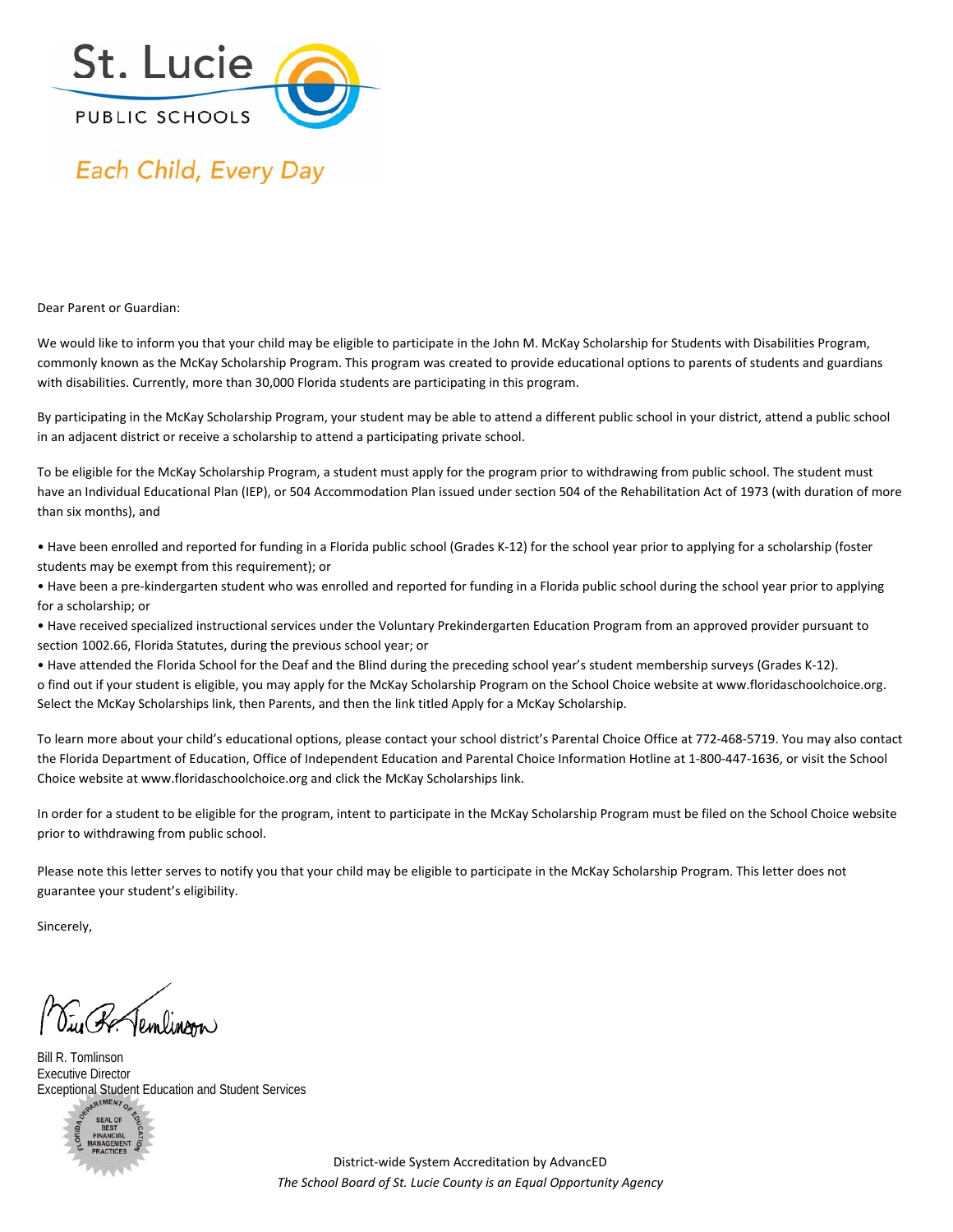

## Each Child, Every Day

Estimados padres o tutores:

Esta carta es para informarle que es posible que su hijo(a) sea elegible para la Beca de John M. McKay para estudiantes con discapacidades, conocido como el programa de becas McKay. Este programa tiene como objetivo aumentar las opciones educativas para estudiantes con discapacidades. Actualmente, más de 30 mil estudiantes en el estado de la Florida toman parte en este programa.

Al participar en el programa de la becas McKay; es posible que su estudiante pueda asistir a una escuela pública diferente dentro de su distrito, asistir a una escuela pública en un distrito adyacente; o recibir una beca para asistir una escuela privada que participe en el programa de John M. McKay.

Para calificar para el programa de Becas John M. McKay, su estudiante debe haber aplicado para el programa antes de retirarse de su escuela pública. El estudiante debe tener un plan de educación individual (IEP) o un plan de acomodaciones 504 obtenido a través del Rehabilitation Act de 1973 sección 504 (de más de seis meses), y

• Haber sido inscrito y reportado por fundos en una escuela pública de la Florida (entre K-12 grado) el año escolar antes de solicitar la beca (estudiantes en el programa cuidado de crianza, foster care, pueden ser exentos de estos requisitos), o

• Haber sido un estudiante de pre-kindergarten que haya sido inscrito y reportado por fundos en una escuela pública de la Florida el año escolar antes de solicitar la beca, o

• Haber recibido servicios de instrucción especializados del Programa de Educación Pre-Kindergarten Voluntario a través de un proveedor aprobado conforme con la sección 1002.66 durante el año escolar anterior, o

• Haber asistido la escuela de la Florida para Sordos y Ciegos durante las encuestas de admisión del año escolar anterior (entre K y 12 grado).

Para saber si su estudiante es elegible, puede aplicar para la Beca John McKay en la página web de School Choice en www.floridaschoolchoice.org. Seleccione la opción McKay Scholarships, en la página que sigue seleccioné la opción Parents, la segunda opción en la página que sigue será Apply for McKay Scholarship, seleccione esa opción para poder aplicar a la beca.

Para aprender más acerca de opciones educativas para su hijo(a), por favor comuníquese con la oficina de School Choice en el distrito escolar al 772-468- 5719. Igualmente puede comunicarse con en el Departamento de Educación, en la Oficina de Educación Independiente y Selección Paternal al llamar la línea gratuita 1-800-447-1636, o visite la página web en www.floridaschoolchoice.org y seleccioné la opción McKay Scholarships.

Para que un estudiante sea elegible para el programa, la solicitud para participar debe ser completada en la página web antes de retirar a su hijo(a) de la escuela pública.

Tenga en cuenta que esta carta sirve para notificarle que su hijo(a) puede ser elegible para participar en el Programa de Becas McKay. Esta carta no garantiza la elegibilidad de su estudiante.

Sinceramente,

Siu Be Temlinson

Bill R. Tomlinson Executive Director Exceptional Student Education and Student Services



District‐wide System Accreditation by AdvancED *The School Board of St. Lucie County is an Equal Opportunity Agency*